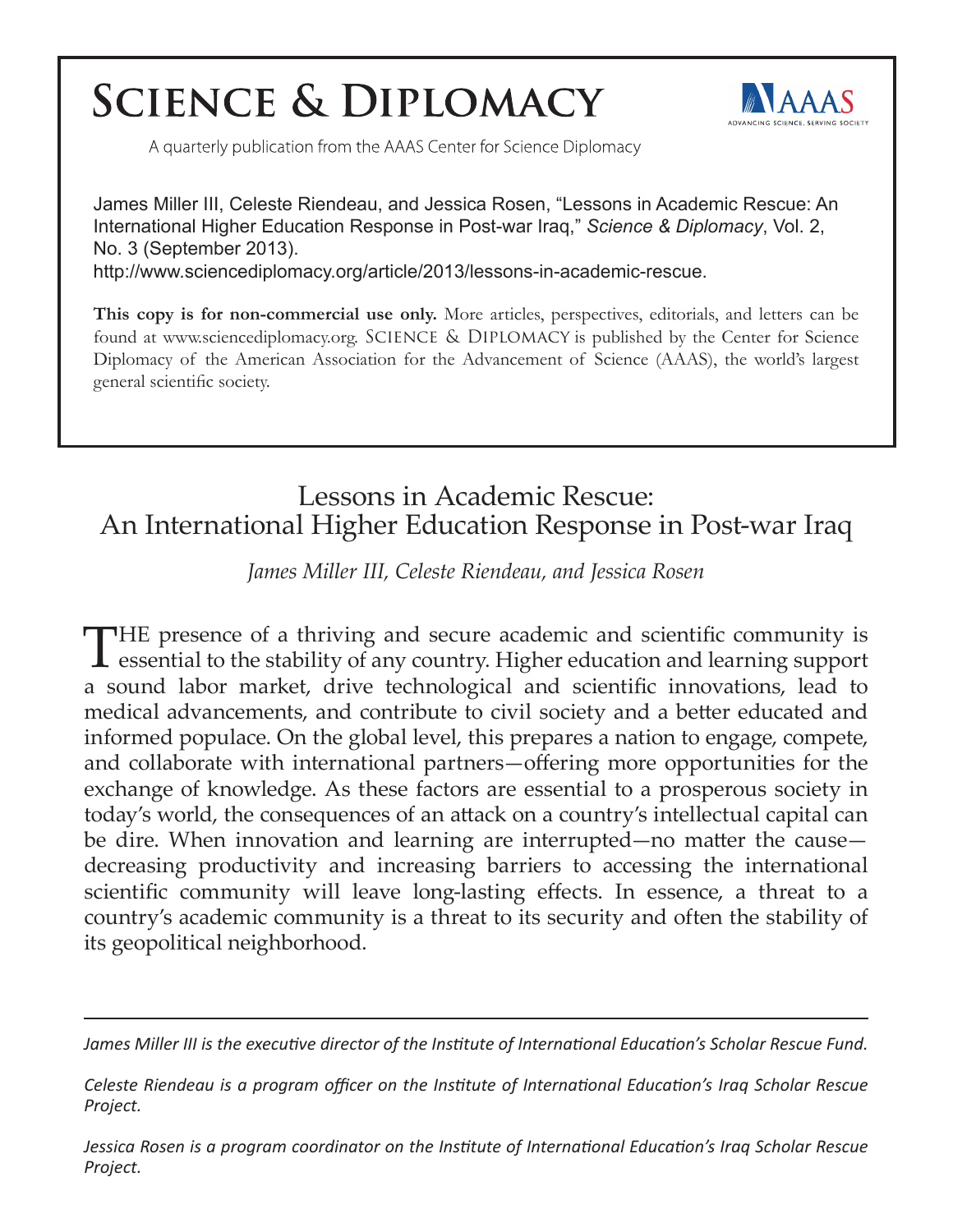Modern threats to science, learning, and academic freedom take many forms, including censorship, surveillance, imprisonment, and violence against academics. One way to protect scientific communities from attack is by providing safe havens to threatened academics outside of their country of threat. The Institute of International Education's Scholar Rescue Fund (IIE-SRF), launched in 2002, is a permanent program to respond to individualized, acute, and large-scale emergencies. The program builds on IIE's efforts to protect academic freedom since its founding in 1919. From the Bolshevik Revolution to Nazi persecution of scientists during World War II to current crises, IIE has assisted scholars and students from any field in danger throughout the world. IIE has also participated in rebuilding higher education in countries post-conflict and in transitional phases. The experience of IIE-SRF in Iraq following the 2003 war offers lessons for ensuring that the provision of immediate refuge also supports scientists in their work. Through strong partnerships with host academic institutions in the region, scientists can continue to be productive and develop new skills. Once the threat diminishes, these scientists can return with new skills, which can help rebuild their home country and avoid "brain drain."

#### **Iraq's Academic Emergency**

In the case of Iraq, recent decades have witnessed a series of serious challenges to the country's academic and scientific community. The higher education sector flourished in the 1960s and 1970s, after which the country experienced a large-scale departure of thousands of highly skilled individuals during the 1980s and 1990s<sup>1</sup> that coincided with an eight-year military conflict with Iran and an increasingly centralized political system and totalitarian society. Forced military service and the exodus of many from the Iraqi professoriate and professional class exacerbated the impact on Iraq's academic community—limiting the number of people who could access higher education.

In 1991, soon after Iraq's invasion of Kuwait, the United Nations and various Western countries imposed sanctions on Iraq that caused the scientific community to suffer further. Institutions reduced the salaries of faculty members, scientists faced a shortage of research materials, and government spending on education substantially declined. Furthermore, those who were able to pursue further studies faced restrictions: for example, your family background began to be more important than your academic potential in terms of access to educational opportunities. Individuals out of favor with the Baath regime were unable to travel and were denied entry into universities.<sup>2</sup>

As a consequence of the 2003 war in Iraq, the educational infrastructure was further degraded when many laboratories, classrooms, museums, libraries, and other cultural institutions were looted or destroyed. In 2003 alone, "approximately 61 universities and college buildings were war damaged,"3 and this increased drastically to include 84 percent of all higher education buildings by 2005.4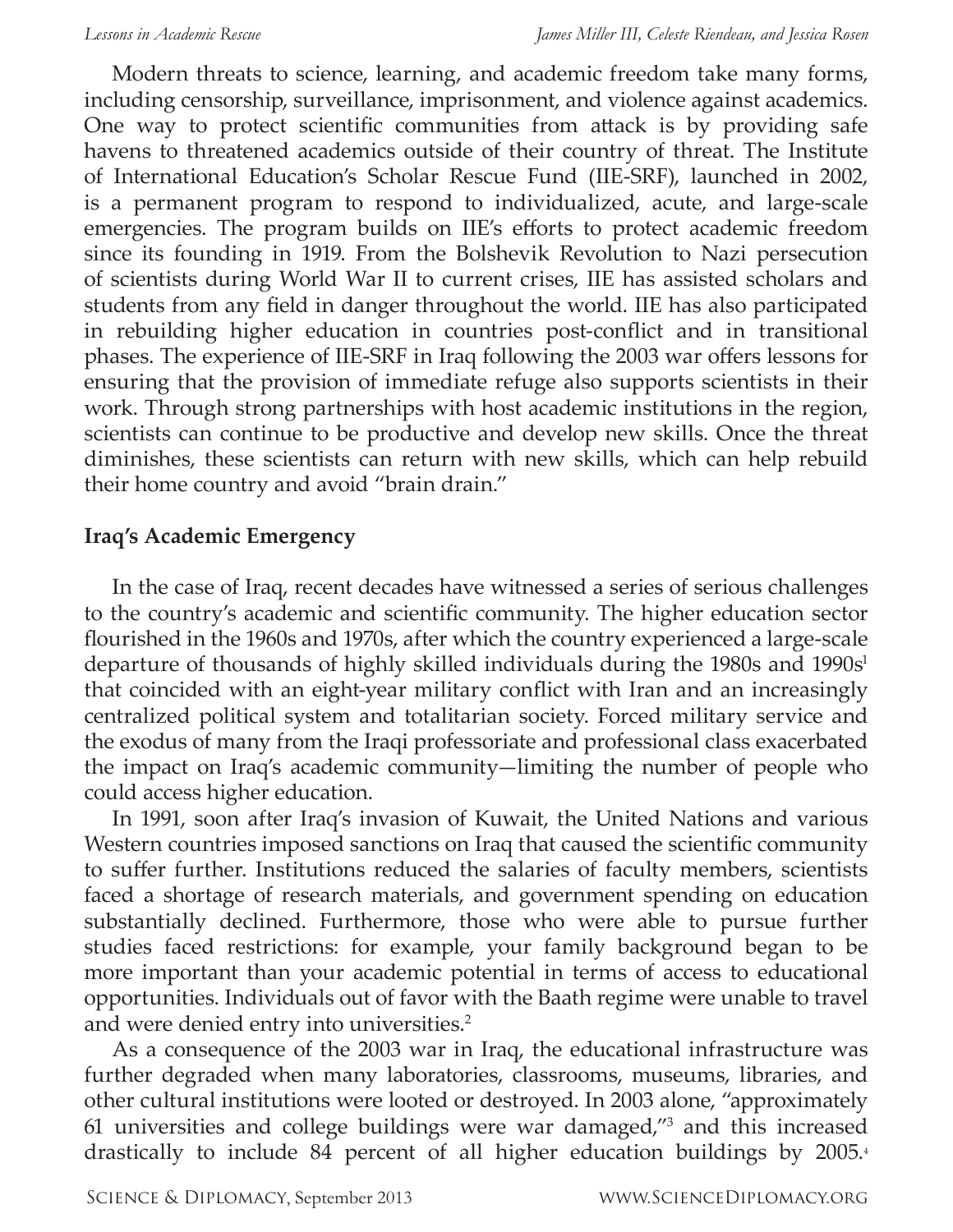However, even with the far-reaching destruction and instability suffered in these events, most universities reopened within a month of the end of the official military engagement in May 2003. The real crisis proved to be with the scholars and professors who lost their positions or, worse, their lives.

Academics and doctors were either killed as a result of general violence or fell victim to a targeted campaign of murders aimed at the educated class. More than five hundred Iraqi professors have been assassinated and many thousands more have fled the country<sup>5</sup> since 2003, leaving an overwhelming void in the Iraqi academic community. Scholars have been killed in targeted bombings on or near their university campuses; others have been stabbed to death or shot. Many of the attacks took place in professors' offices and homes. Some were warned while some were not. Their families have also been targets of kidnappings and murder.

Targeted attacks against academics peaked in 2006 and 2007, during the height of sectarian violence in Iraq. Hundreds of academics were killed and militants circulated a hit list identifying more than six hundred scholars. Many of the attacks occurred in cities of mixed beliefs, both in Sunni and Shia neighborhoods. While the pace of assassinations has slowed since the peak, they have unfortunately not ended. In 2011 and 2012, the media reported more than twenty-five individual assassinations or attacks at universities. Medical professors and researchers were particularly hard hit during this period, exemplified by the March 2011 high profile killing of the dean of the college of medicine of a major Baghdad university, an incident that shocked the university community and was denounced by Iraq's prime minister.

In the first six months of 2013, there were another half a dozen incidents affecting professors and university campuses. Perhaps as a harbinger for the second half of the year, a University of Baghdad professor was killed on July 1 when a bomb planted in his car exploded. The UNESCO Iraq Office issued a press release in early July condemning the incident. The year has also witnessed a heightening of general insecurity. Looking at the particularly violent month of July 2013 alone, the United Nations Assistance Mission for Iraq reported more than 1,000 people killed. This year, car bombs have killed dozens of people at a time, typically at heavily populated venues, such as mosques and internet cafes. This uptrend in violence has received international attention, with news outlets publishing pieces on the attacks and recalling the violence of six or seven years ago.

At the height of the targeting, IIE-SRF was faced with a continual flood of applications from Iraqi professors who were desperate to flee their conflict-torn country. It was soon apparent that this was the largest academic emergency since the crisis that Nazi persecution in Europe caused in the 1930s. In 2007, after an urgent appeal from Iraq's then minister of higher education and scientific research to protect the country's professoriate, IIE's Scholar Rescue Fund implemented the Iraq Scholar Rescue Project. IIE-SRF has received nearly 1,800 requests for assistance from Iraqi scholars, has vetted more than 500 complete applications for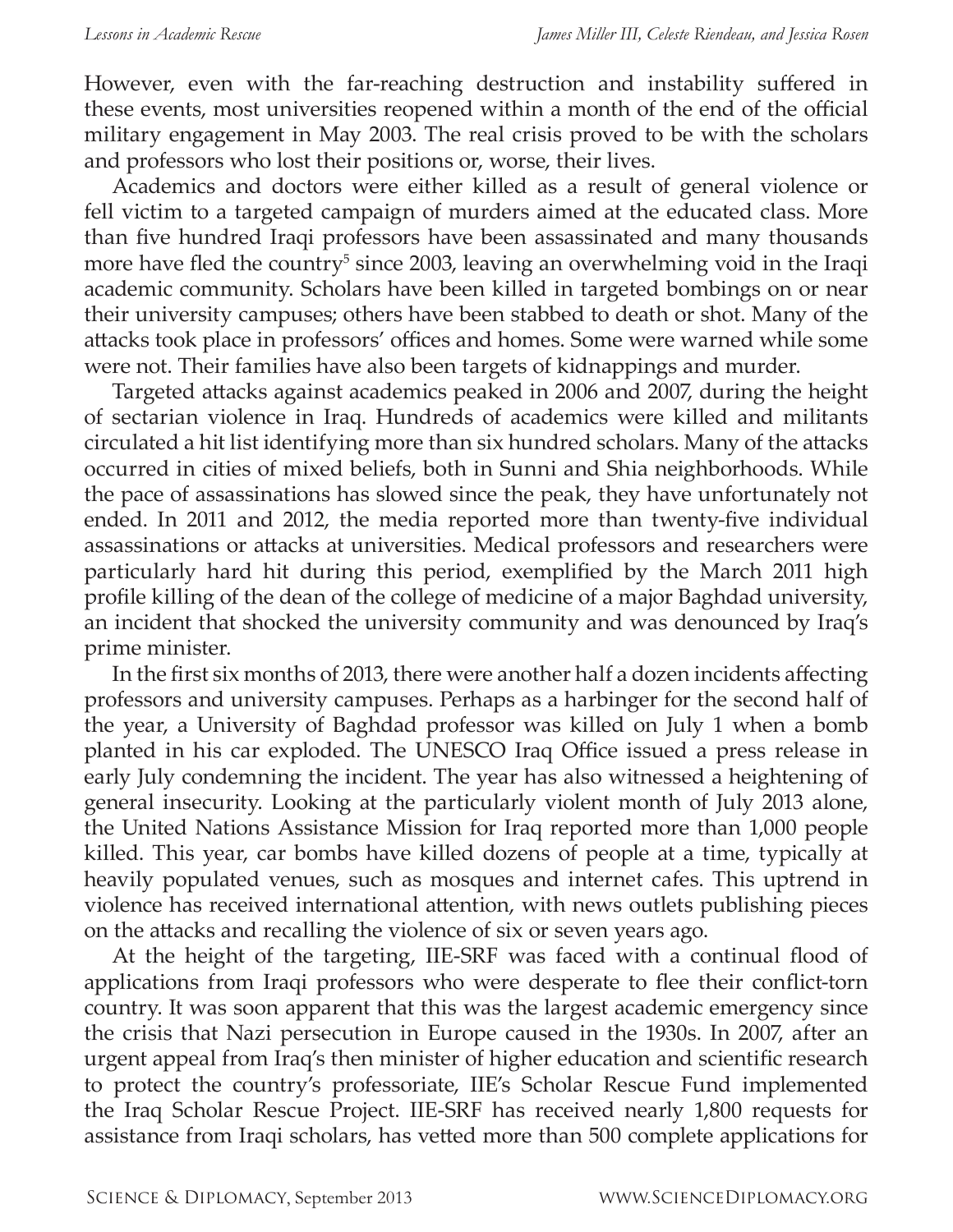the IIE-SRF Selection Committee to evaluate, and has provided more than 420 yearlong academic fellowships to more than 265 Iraqi academics.

### **Lessons Learned from Efforts in Iraq**

Drawing from the best practices that emerged from IIE-SRF's experience with academic emergency work, the program's efforts in Iraq were heavily informed by guiding principles such as finding adaptable and speedy solutions for scholars facing deteriorating conditions, leveraging fellowship support through matching grants from host universities, and building strong networks of partner institutions. However, as the cadre of Iraqi scholars involved with the program grew, IIE-SRF began to learn new lessons about what works best when dealing with large numbers of threatened scholars facing similar situations, with a mind to future efforts to assist scholars to return home when possible. Over the six years since the Iraq Scholar Rescue Project began, programming has evolved and expanded to meet the needs of the cohort of at-risk Iraqi scientists. Through these experiences, IIE's Scholar Rescue Fund has learned valuable lessons regarding the implementation of a large-scale response to a national academic emergency.

### *Returning Knowledge*

By offering temporary fellowships away from the source of threat, IIE-SRF fellows are supported outside their home country for up to two years. However, "brain drain" can be a concern when highly skilled individuals leave their home country. Of course, this conversation changes in the context of scholar rescue, as a professor saved is inarguably better than a life lost, even if that individual must leave their home country temporarily. However, the concern remains that relocating highly educated individuals from their home country deprives that country of important human capital.

Throughout the course of the Iraq Scholar Rescue Project, fellows have reported maintaining professional ties to students and faculty colleagues back home through a variety of methods during their fellowships, despite being outside their home country. They often remain actively engaged with their home universities, participating in peer review of articles or working on joint research projects with Iraqi colleagues. They also send research papers and resources to their home universities and stay in touch with their students—continuing to remotely supervise thesis completion and other graduate-level research, sometimes by simply communicating via text messaging.

Learning to harness scholars' interest in continuing connections with Iraq, the project introduced programming to facilitate collaboration among Iraqi academics in the country with their counterparts abroad, thus mitigating the negative effects of having a sizeable in-exile professoriate. The project added a remote learning component, which captures academic lectures by fellows in the diaspora for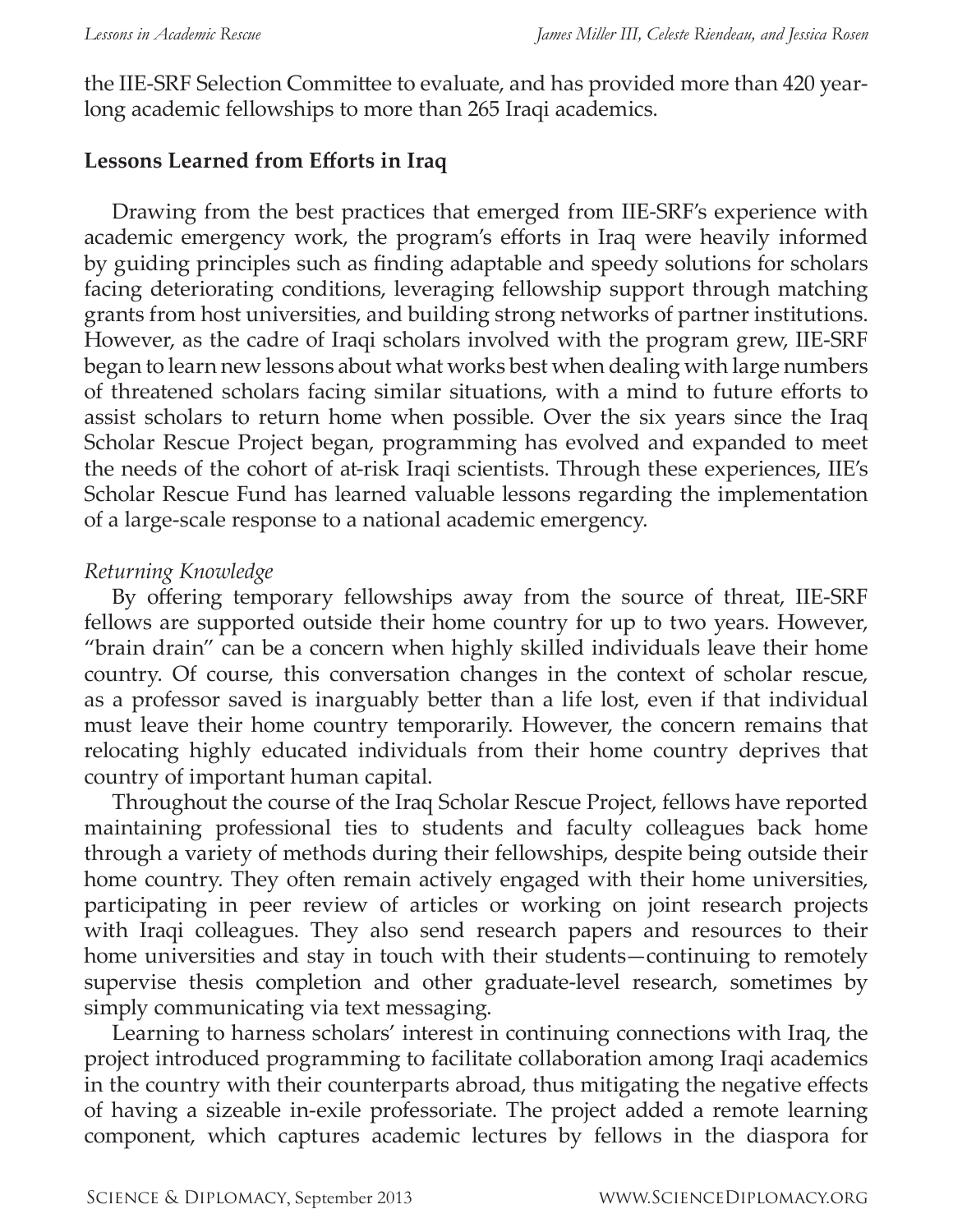distribution and presentation at universities throughout Iraq. In the first phases of the activity, lectures of senior IIE-SRF fellows were filmed and recorded on DVD, which were then screened at Iraqi universities. The lectures made their debut at the end of the academic year in May 2010. Over the course of the pilot year, these lectures benefited an estimated 2,500 Iraqi students at more than a dozen institutions in fields as diverse as pediatrics, environmental biotechnology, and trauma psychology. Administrators in Iraq emphasized the importance of the lectures in filling the gaps in material in many core university courses, and some universities requested copies of lectures for their institutions' libraries.

The incomplete professor-student interaction afforded in this arrangement was a clear limitation to the success of the remote learning activities, as the project relied upon professors at Iraqi universities to answer student questions and facilitate class discussions. Furthermore, staffing in Iraq to deliver DVDs and report on the lecture screenings was a challenge, particularly as the project endeavored to reach universities in dispersed areas of the country. To overcome these challenges, starting with the 2011 academic year, the project began facilitating live lectures of Iraqi professors living abroad to Iraqi classrooms via videoconferencing technology. Lessons now can be much more interactive, better allowing professors unable to return to Iraq to educate the next generation of Iraqis.

As an example of leveraging the knowledge-sharing opportunities facilitated through the project and its remote learning opportunities, two fellowship "alumni"—one who returned to Baghdad and one who is living in Amman, Jordan—have collaborated to design and co-teach an advanced engineering course. The professors coordinate lesson plans and alternate lecturing duties based on their specializations, with lectures from the scholar in Amman delivered via videoconferencing.

While many universities in Iraq have participated in these activities, some of the most active partners are Kufa University in the Najaf Governorate one hundred miles south of Baghdad and Al-Mustansiriya University and Al-Nahrain University in Baghdad. As reliable videoconferencing is not available at all Iraqi universities, DVD lectures continue to be a component of remote learning activities.

#### *Importance of Training*

Iraqi scholars—whether in exile or not—have been denied opportunities as a result of decades-long war, sanctions, and state-imposed travel restrictions. These limitations have stagnated advancements in certain fields and left Iraqi academics at a disadvantage in the international scientific arena, unable to access international conferences, training opportunities, and essential resources for research and publication.

To address some of these challenges, the IIE-SRF project has developed activities designed to expose program participants to the latest scientific innovations, pedagogical resources, and academic debates and practices by providing training,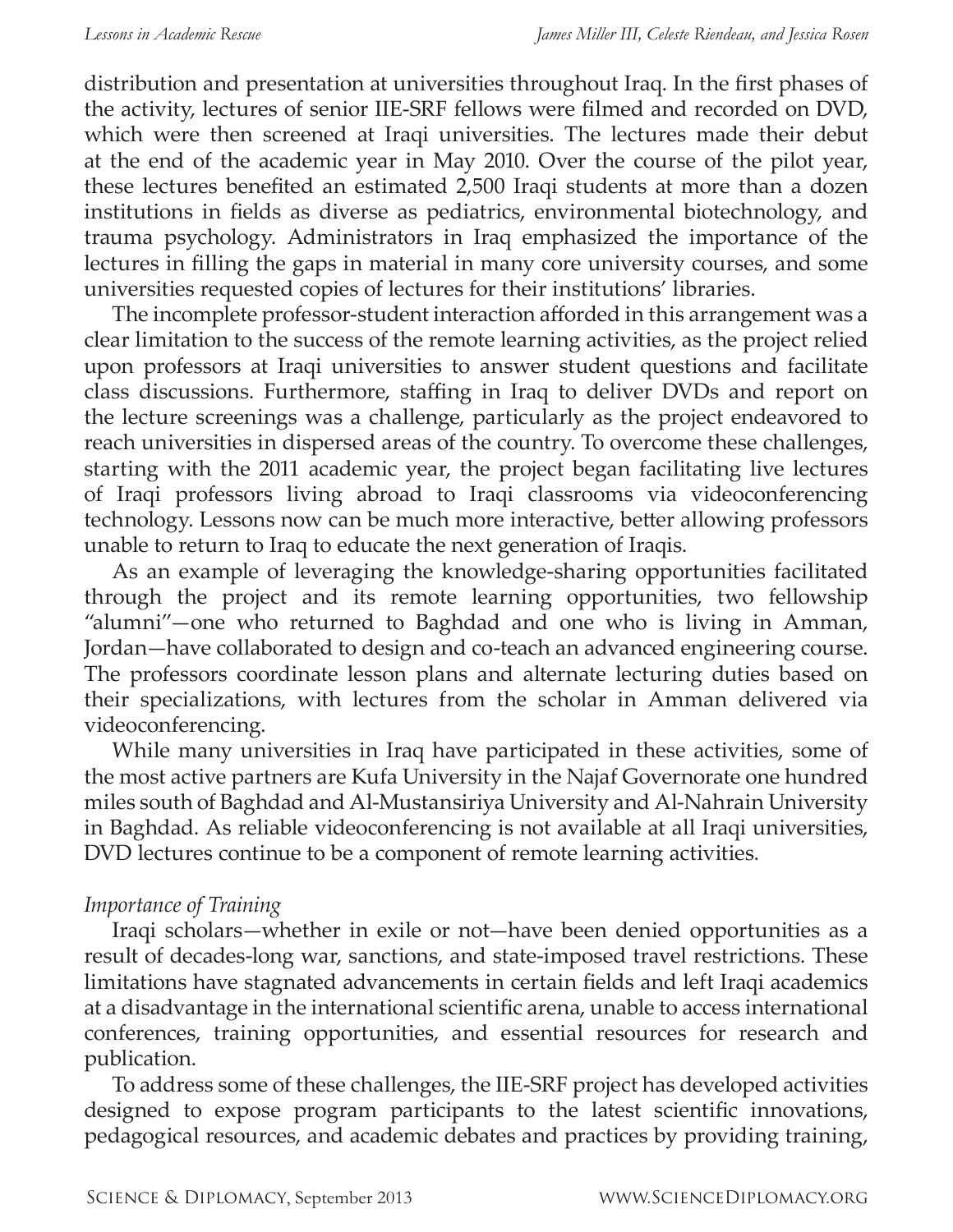networking, and professional development opportunities. The project convenes groups of fellows for tailored professional training workshops and provides funding for things like English language courses, computer training, and proposal and curriculum vitae writing classes in order to further the rebuilding of Iraq's higher education system.

Additionally, the project has coordinated a series of training-based conferences on various higher education topics. Six of these biannual events have taken place to date, including five in Iraq. Among past conference themes are higher education quality assurance, U.S.-Iraq university linkages, and modern teaching methodologies and excellence in university teaching. Planning is underway for additional events.

By providing travel grants to bring fellows together with faculty and university administrators in Iraq, IIE-SRF helps reorient displaced Iraqi scholars with their counterparts in Iraq, while also providing important skill enhancement and capacity building activities. The conferences allow for networking and discussion of possible employment opportunities or scientific collaboration with universities in Iraq. This prepares scholars for repatriation and fosters linkages and contact between scholars outside and inside the country. Illustrating this, during one IIE-SRF conference in Erbil, Iraq, a professor who had spent the previous decade working outside the country was offered a job at a private university in Baghdad, an offer that led to his repatriation.

Fellows may also receive grants to fund attendance at international academic conferences, where they benefit from the opportunity to reconnect and network with international academics in their fields of specialization. These opportunities may help to better position fellows for meaningful international collaboration that can benefit Iraq when they eventually return. As an example, a fellow was recently supported to attend an annual neuro-opthalamology conference in the United States. The scholar had been trained as an ophthalmologist in Iraq, and later gained experience in neuro-opthalmology (a subspecialty not widely taught in the scholar's home region) through a fellowship position. After completing further training, the scholar hopes to partner with medical colleges in Iraq and begin efforts to bring the study of neuro-opthalmology to the country.

It is clear that the cohort of project fellows is eager for opportunities to attend conferences, present papers, and publish in the international scientific arena. However, this eagerness is not without its challenges, particularly as the academic community grapples with the situation of unscrupulous companies more interested in financial reward than academic integrity. One of the recurrent difficulties with encouraging fellows to network and share their work is the phenomenon of prestigious-sounding conferences and predatory open-access publishers that charge high fees for their services. Such questionable organizations have attracted numerous Iraqi scholars keen to publish and present work. While some scholars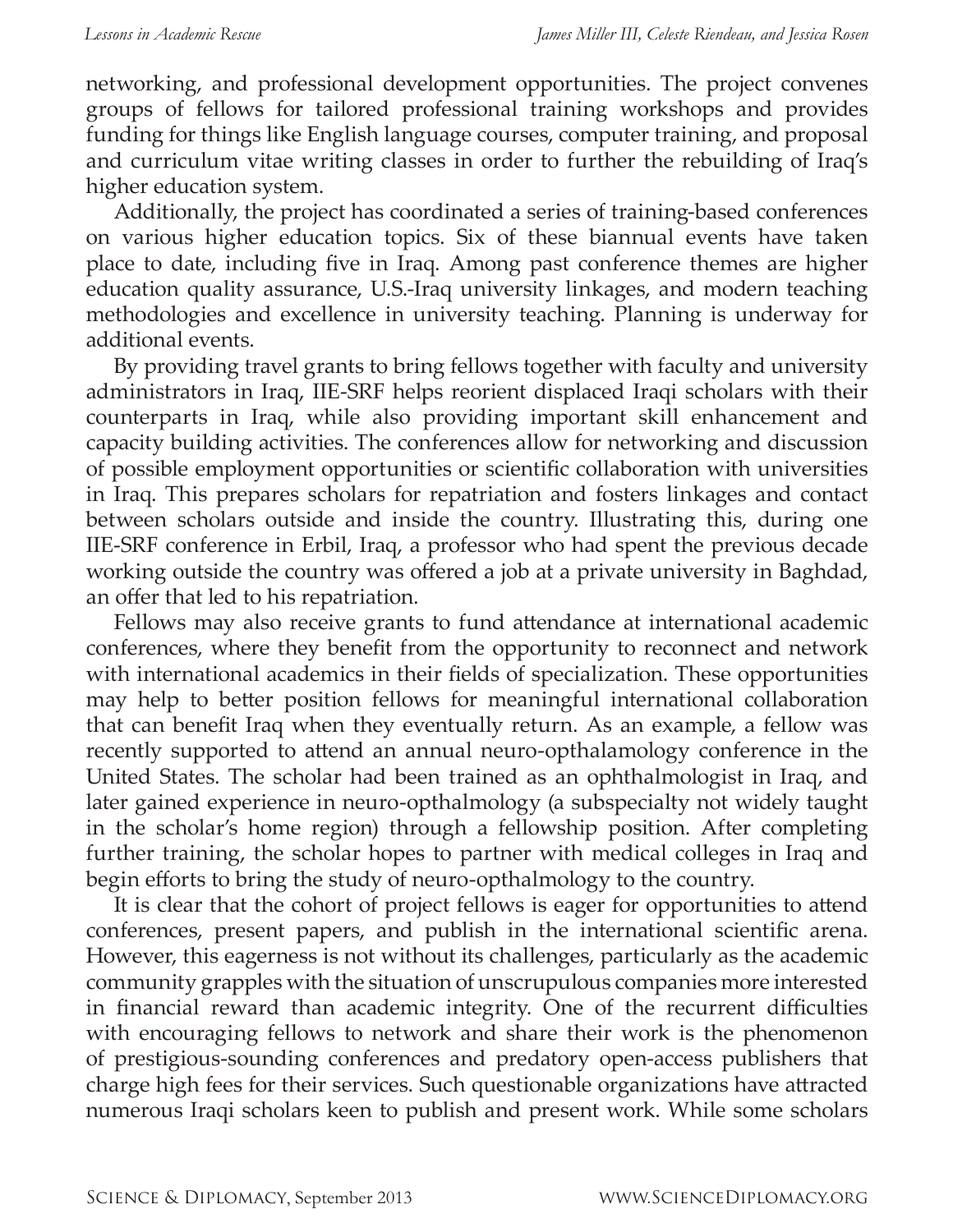have paid the price, the project has been active in sharing resources and guidelines on how to assess journals before agreeing to high publishing fees.

#### *Regional Partners*

While partnering universities, colleges, and other institutions of higher learning all over the world have generously opened their institutions to IIE-SRF Iraqi scholars, there has been a particular focus on engaging partners in the Middle East and North Africa (MENA) region. More than sixty institutions in Bahrain, Egypt, the Iraqi Kurdish Region, Jordan, Lebanon, Syria, and the United Arab Emirates have hosted scholars, allowing many Iraqi academics to assume teaching and research positions close to their home country in places with strong linguistic and cultural similarities to Iraq. In terms of logistics, certain places in MENA stand out as key host countries because of the likelihood of scholars quickly being able to obtain visas or residency.

Jordan has been the leading host country, in part because of the invaluable support from the Jordanian Royal Family, providing temporary sanctuary to 40 percent of project fellows. In Jordan and other host countries in the region, fellows and their accompanying family members can quickly integrate in the host community. One of the reasons Jordanian universities and research institutions have remained such strong partners, welcoming fellows into their departments year after year, is the expectation of high quality work. As a testament to the mutual benefit to both host institution and rescued scholar, one Jordanian university has hosted fifteen fellows to date. Another reason placement of fellows in Jordan has been so successful is due to continuous staff presence in Amman, allowing for constant contact with host universities and scholars in the region, bridging the gap between our two continents.

Some countries in the region would be suitable hosts because of proximity and cultural ties to Iraq, but issues, such as visa challenges or political instability, effectively shut the door on placement. Take the most recent example of Syria. More than ten fellows had temporary positions at institutions in Syria in earlier days of the project. However as the country destabilized, this quickly changed. Instead of supporting scholars to live safely in Syria, IIE-SRF began providing emergency funding for scholars—Iraqi and Syrian—to be able to escape the violence.

Another challenge in partnering with regional hosts is the fellowship model itself. IIE-SRF fellowship support by policy is matched financially by the host universities that welcome the threatened scholars into their communities. However, in order for academic institutions in MENA to absorb many threatened Iraqi scholars, the matching support element had to be waived. Additionally, some of the standard outreach messaging needed to be changed. While host institutions in Western Europe or the United States, as examples, are typically very interested in learning about the threats rescued scholars have faced and wish to partner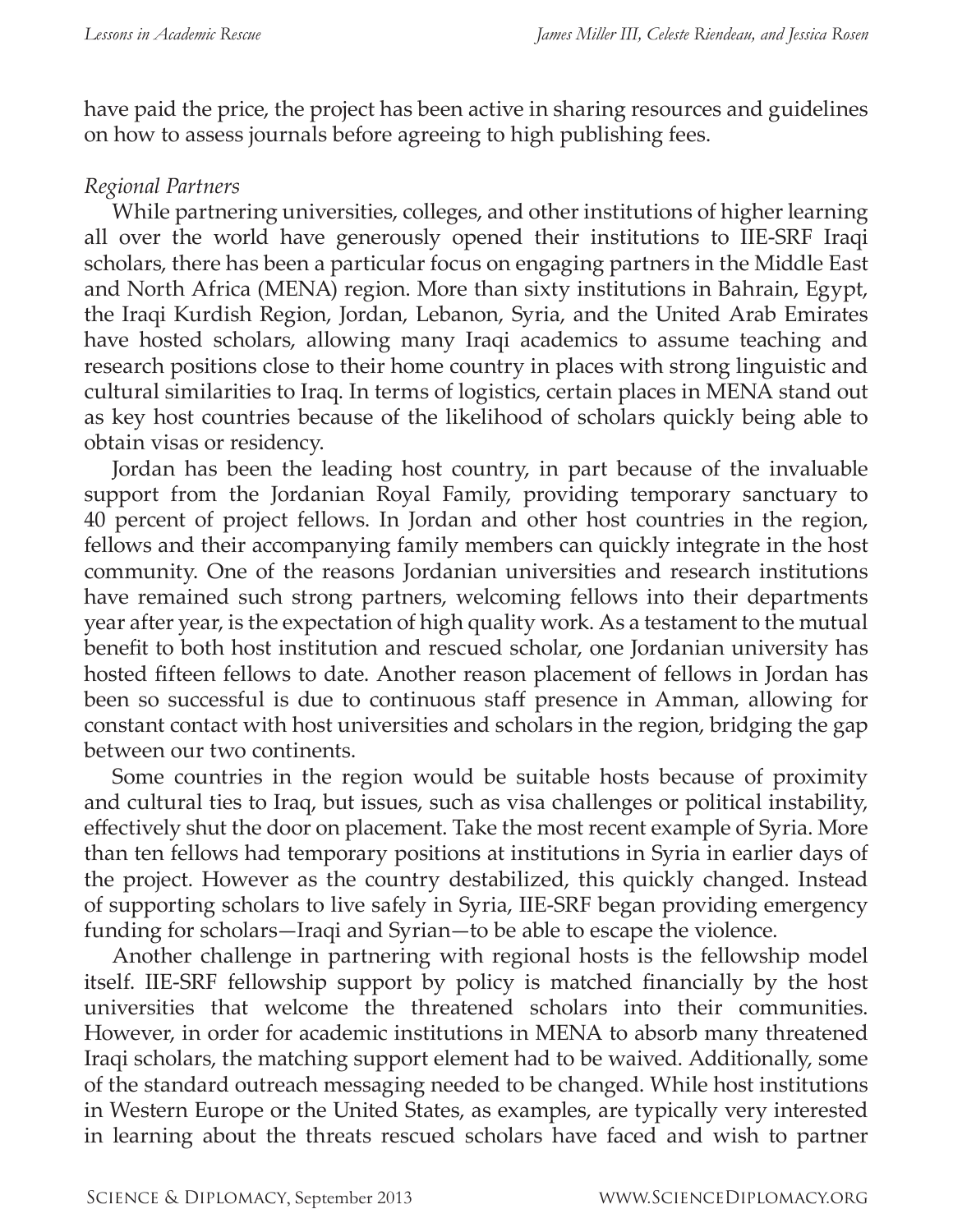with IIE-SRF in part for humanitarian reasons, it is sometimes more sensitive to underscore the scholars' personal challenges to partners in MENA, and therefore the project emphasizes their academic experience and credentials.

#### *Moving from "Drain" to "Gain"*

Recognizing the essential need to protect national academic communities and support scholars returning home to restore and rebuild higher education structures when appropriate, the project began to facilitate program participants' voluntary return to Iraq when and where possible. Assistance with travel costs is offered to ensure that prohibitive costs do not prevent scholars and their families from returning home. The project also offers housing assistance to those who wish to repatriate to Iraq but do not feel safe to return to the homes from which they fled. Similar to IIE-SRF's overall rate of return, just over 40 percent of Iraqi fellows returned home within five years of the completion of their fellowships. Numerous project alumni have returned to their former positions, with at least ten having since been promoted to leadership positions. Included in this group are a university president, vice chancellor, dean, and a handful of departmental heads.

Historically, the majority of project alumni who have repatriated to Iraq spent their one- or two-year fellowships at institutions within the MENA region. Placing scholars at host universities in the MENA region remains a priority for the program. Regional placement enables fellows to keep in touch with their home campuses and colleagues more easily, integrate into their host environments quickly, and easily transition back upon returning home.

For those scholars who have not yet been able to return to Iraq on a permanent basis, the project developed programming to provide opportunities for short visits to Iraq for fellows to conduct "academic tours." These tours give scholars the chance to visit Iraq for a short period in a professional capacity and provide specialized workshops and lectures at universities and research centers. Much like the remote learning and lecture series, this activity has been particularly successful for senior professors and advanced scientists who feel they may not be able to return to Iraq to live in the near future, but have gained specialized knowledge during their time outside Iraq that can be of great benefit to their Iraqi colleagues and students. Often times, the workshops and lectures delivered by project fellows are not covered in any part of the extant curriculum in Iraq. IIE-SRF continues to see a growing interest among fellows to take part in this activity. These workshops and lectures appear to be increasingly popular for the individuals who are interested in eventually returning home.

#### *Engaging Alumni*

There are many programmatic challenges involved in implementing a project that is simultaneously operating in both "rescue" and "rebuilding" phases, with various funding sources, no permanent staff in Iraq, and beneficiaries who often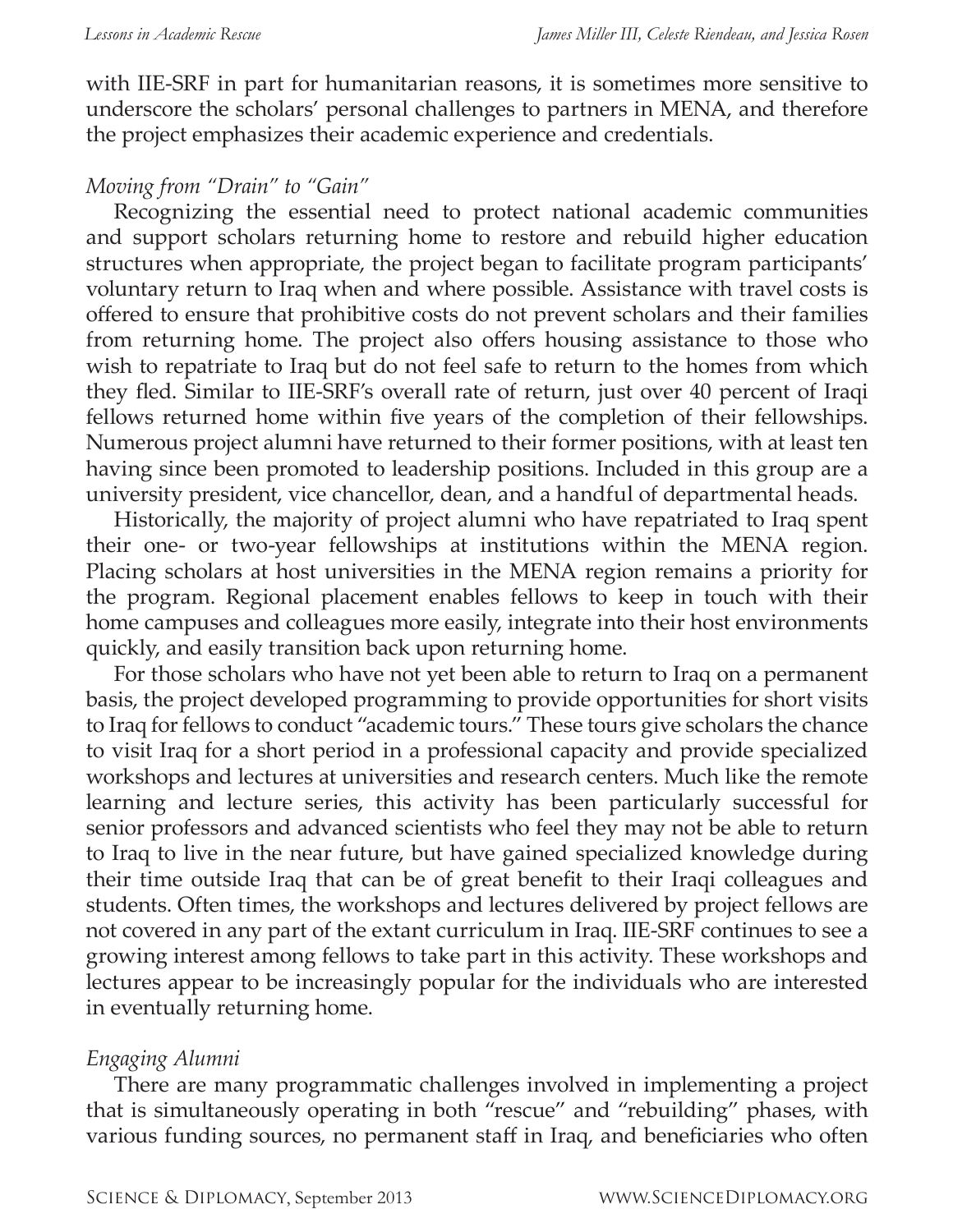have complex personal situations and have experienced great instability and often traumatic events. Adding to this are the complications of changing circumstances in Iraq, not only with respect to security, but with respect to the higher education system. Some of the external elements that have most impacted the efficiency of the project have been changes within the Iraqi Ministry of Higher Education and Scientific Research, which is the employer of the vast majority of fellows. As an example, new restrictions on sabbatical approvals for Iraqi faculty members presented a real challenge when fellows began requesting placements in Western European and North American countries. Although the purpose of the fellowship is to expeditiously find safe positions for threatened scholars, if fellows fail to obtain prior leave from their positions in Iraq, they may not have positions to return to if circumstances change and they wish to repatriate in the future.

One way to stay ahead of the moving pieces has been to maintain close connections with a number of Iraq Scholar Rescue Project alumni, and especially with those who have been able to return to Iraq and resume their work there. In fact, the repatriated alumni who have assumed administrative roles and positions at Iraqi universities since returning provide helpful insight as to the workings of the Iraqi system—in everything from understanding the best time to schedule a training conference in Iraq around the exam schedule to learning which departments have the necessary videoconferencing equipment to participate in the project's remote learning lectures. Alumni also spread the word about the project, disseminating information about how to apply for fellowship support to colleagues who are facing risks. They also report on violence and security issues affecting Iraqi universities that are either not covered or not well detailed in the media.

Now, as the project goes through an independent program evaluation, current fellows and alumni are providing significant levels of helpful feedback. A comprehensive survey sent to all project alumni will serve as the primary quantitative data collection tool for the evaluation, which seeks to assess the impact of the program on the rescued Iraqi scholars, on Iraqi higher education more broadly, and to formally identify best practices and strategies for response programs to academic emergencies.

#### **Future Challenges and Hope**

Ten years after the 2003 war, the scientific and academic community in Iraq is slowly but surely rebuilding. The Iraqi government has expressed a keen interest in developing Iraq's higher education and scientific research sectors and gaining international recognition for its universities. Funding for tens of thousands of scholarships has been announced for Iraqi students to gain graduate degrees abroad and return to Iraq to build capacity for the next generation. Additionally, scholars are showing an interest in linking with the international academic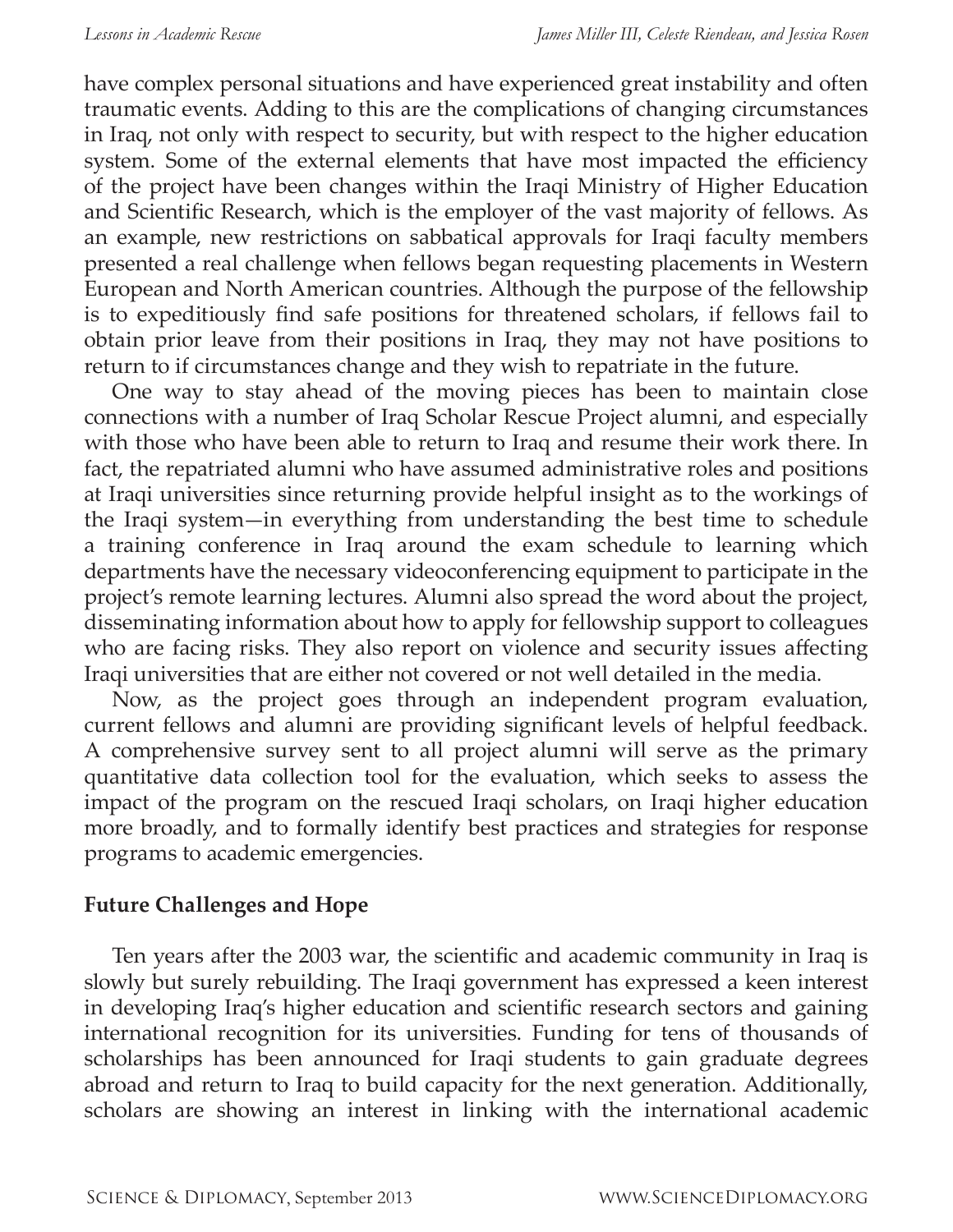community, improving quality assurance in higher education, updating curricula, and modernizing teaching and evaluation techniques and technological resources.

At the same time, however, the security situation in Iraq remains fragile and the project continues to receive reports of violence at higher education institutions and against academics and students. Yet today, academics are not leaving the country in the numbers they once did, and the program's activities focus more and more on rebuilding and repatriation efforts. All the while, IIE-SRF has been overwhelmed with applications from new academic emergencies as scholars in Syria and other areas of conflict seek assistance.

As we confront these new crises, it is important to consider the lessons from the Iraqi experience and how they can be applied in other country contexts when scholars are threatened to ensure that scholars are protected and science and learning may continue during challenging times. In this pursuit, one thing to be mindful of is the issue of scale, as the Iraq Project model may be less pertinent for less pervasive situations. With Iraq, the project learned that amassing a network of regional partners accelerates rescue efforts and leads to the creation of a safe haven close to home, but these efforts may not be as critical given a situation, for example, of five threatened scholars as opposed to hundreds.

The model of regional partnerships may also have to be altered in view of the overall stability and capacity of the region in question. While IIE-SRF is now extending efforts to secure placements within the MENA region for threatened Syrian scholars, it is proving to be a substantial challenge, with countries in the region unable or unwilling to absorb Syrian scholars en masse because of the political complexity of the Syrian crisis or instability in their own countries. IIE-SRF has also attempted at various times to partner with certain African countries to provide sanctuary to threatened scholars from fragile state situations in other parts of Africa, but there are have been impediments, including cultural and academic discrimination. Other dynamics, such as the number of higher education institutions in a given safe haven country, could limit the success of a full regionalbased approach. It is clear that, despite the benefits of keeping scholars in their home region, barriers to applying the model efficiently may necessitate different methodologies.

Regardless of factors like scale or regional concerns, important lessons learned from the crisis in Iraq will be useful in assisting scholars who have current or future need. Three aspects of the project model that could and should be applied widely when funding permits are returning knowledge to a scholar's home country, providing training that will enable scholars to continue to improve their skills, and supporting opportunities for scholars to reconnect and network internationally in their fields of specialization. Regardless of where academics are threatened—from Iran to Ethiopia, Sri Lanka to Zimbabwe—these topics are key and can be adapted in many different circumstances. Together, these measures will allow scholars to